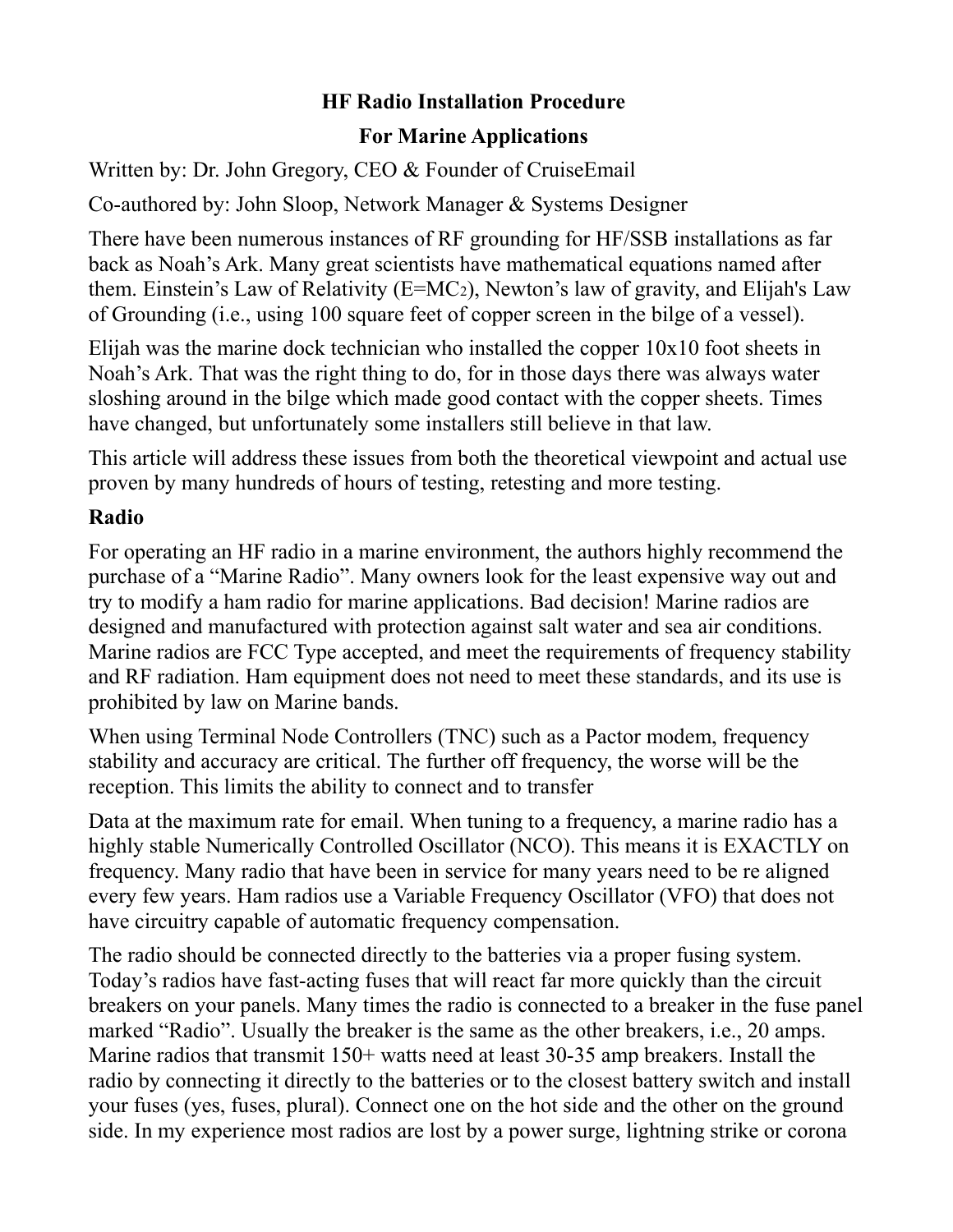hit to the ground side of the radio. Using fuses on each, should there be a high voltage surge the radio is protected on both positive and negative supply sides.

Not all fuses are the same. There are fuses made specifically for DC applications. The 110 volt fuses available at hardware stores and even some well-known Marine stores are not adequate. The correct DC fuse for a marine application is marked for 32 VDC or Volts D.C. When installing the fusing circuits to the radios, the authors prefer the new Plastic blade fuses that are specifically made for the auto industry. Not only are they designed for 12-volt use, but they are sealed to protect against poor environmental conditions. Glass fuses start to rust and corrode open causing problems because the fuse and fuse holder are made of dissimilar metals. The molecular difference in potential in the damp marine environment causes electrolysis. When the author was designing and overseeing the installs in Europe, he noticed the introduction of a new blade fuse that has a small red button on the top, a re-set button. This is the way to go: if the short is major, the fuse will melt and open, yielding a "blown fuse", but if it is a short transient surge, the fuse will trip, and it will only need to be reset.

Remember to calculate the distance from the radio to the battery source. Countless times when radios have low power output or modems that do not work, the cause is a wire size too small that is preventing the 12.6 volts from reaching the radio. To accurately measure the voltage, place the transmitter in the "FSK" mode and press the "PTT" button. Measure the voltage at the

radio in the transmit mode, NOT just while it is in standby mode. This test is extremely important. It demonstrates why the radio panel goes dim, and the Pactors (TNCs) do not work. Antenna tuners will not work when they do not receive 12 VDC.

Another note: when operating in the marine bands, the radio MUST always be in the USB "Upper Side Band" position.

Last but extremely important is NOISE. What is excessive noise in the HF/SSB radio?

This is where the radio manufacturers have "missed the boat"! There is no signal strength meter on marine radios. Only the bars on the screen of the radio give an indication. When in the receive mode, if 4+ bars are shown on the radio, there is TOO much noise. (This has been independently verified by the author and a colleague who repairs most of the popular HF radios on the market.) The source of the noise may be on the vessel or simply nearby, such as welding machines or a faulty bleeder resistor on a power line pole near your location.

To verify the noise level, turn on all the DC panel breakers. Now slowly start turning them off, one at a time. Wait 15-20 seconds between breakers. Some electronics have high voltage capacitors and need time to bleed down. The bars on the radio will change with each breaker. As the bars decrease the amount of noise each circuit is contributing can be identified by the change in the bars displayed. Once the circuits which contribute the most noise are identified, investigation of the individual items on each circuit will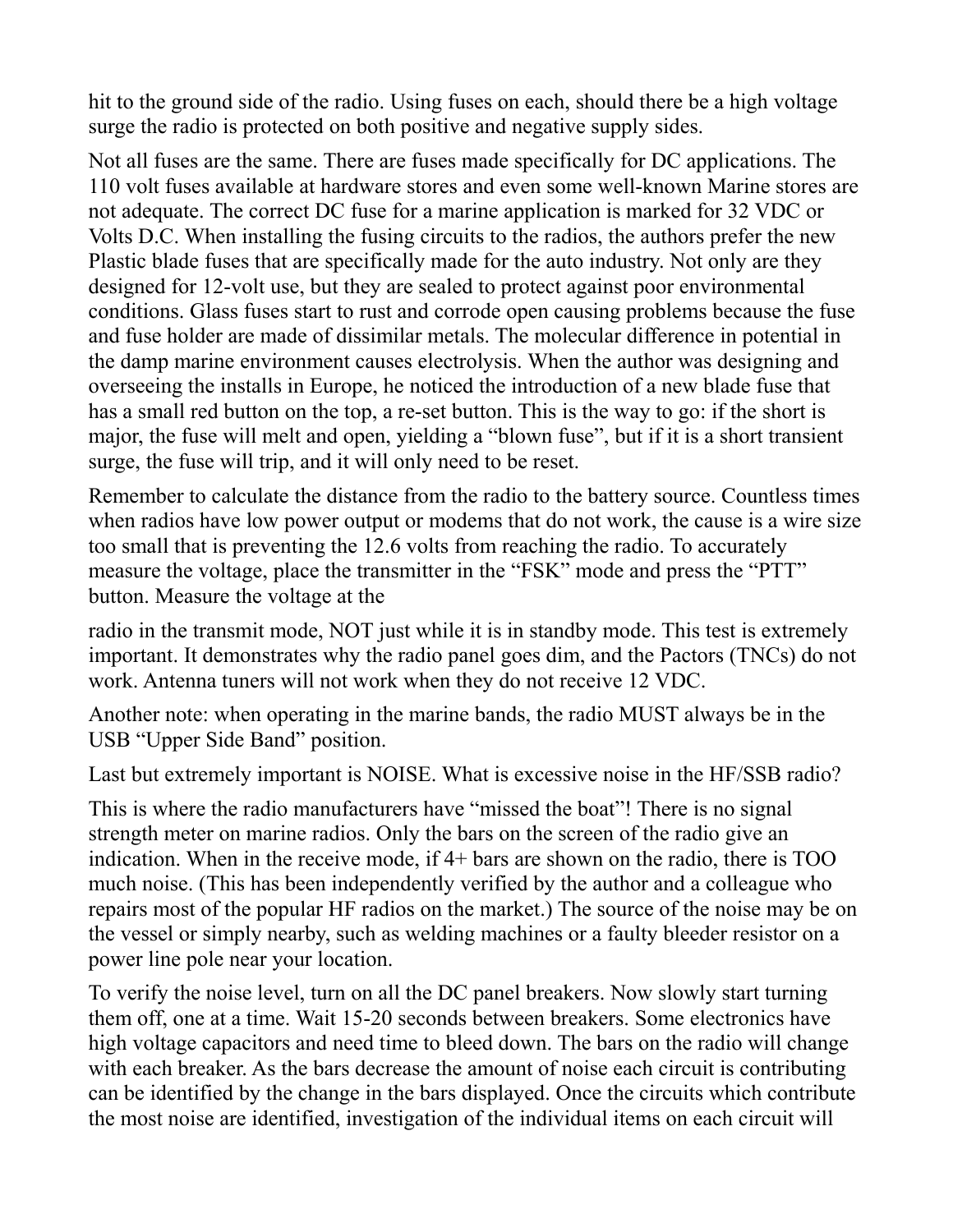reveal which are the sources of the noise. Major contributors are battery chargers, inverters, fluorescent lamps, some makes of halogen lamps, and certain DC fans.

#### **Antenna Tuner**

The next important device is the auto antenna tuner. This part covers almost all the autoantenna tuners, and how they should be connected to the radio and the ground system.

The antenna tuner should be mounted within 5-7 feet of the ground plate, the closer, the better. For owners who do not want to use a ground plate, connecting the 2-3-4 bronze through holes together will work, but the green bonding wire needs to be disconnected and butted to bypass the through holes.

With 1.0 inch copper strap, a standard paper punch can be used to make holes for attaching to the tuner and the ground plate. Again remember to attach the copper strap to all the thru bolts from the ground plate. There are only two straps connected to the ground plate, one to the antenna tuner and the other to the radio.

Connect a copper strap or  $\frac{1}{2}$  inch braid (yes strap not wire) from the grounding lug on the antenna tuner neatly to the ground plate. If using a ground plate that has 4-5 bolts on the inside, then use the copper strap to bond all those bolts together; allowing maximum RF grounding to be transferred to the outside plate. (View the Rope Antenna grounding plate that only uses 2 rods to attach to the hull, smaller than any other grounding plate and has more surface grounding area than any other plate on the market. The RF resistance between the antenna tuner end of the ground strap and the ground plate should measure 4-12 ohms as measured with an RF ohm meter. The copper strap should be no more than 1/2 to 1 inches wide, and made of pure copper for minimum resistance or use a braid strap brushed with "Lanakote" and then inserted into a flex sock.

There should be two cables from the radio to the antenna tuner, a coaxial and a control cable. Exception, there is an antenna auto tuner that only needs the coax cable and is powered by the DC fed down the RF coax line.

Almost all problems associated with RF systems working improperly are directly related to the PL-259 coax fittings. If there is a very fine wire from the shield, not touching but near the center conductor, when 150 watts of RF energy passes through the coax, it will arc to the center conductor and cause an RF short. To confirm a good connection, install a 52-ohm dummy-load on the coax at the antenna tuner end before you connect it to the antenna tuner. Check for 1.3:1 and no higher Standing Wave Ratio (SWR). Now remove the RF dummy load and connect to the antenna tuner.

## **Connecting to the antenna**

Elijah's law and a California myth recommend using GTO-15 to run from the antenna tuner to the antenna and that the GTO-15 will protect from RF burns. Not true at all!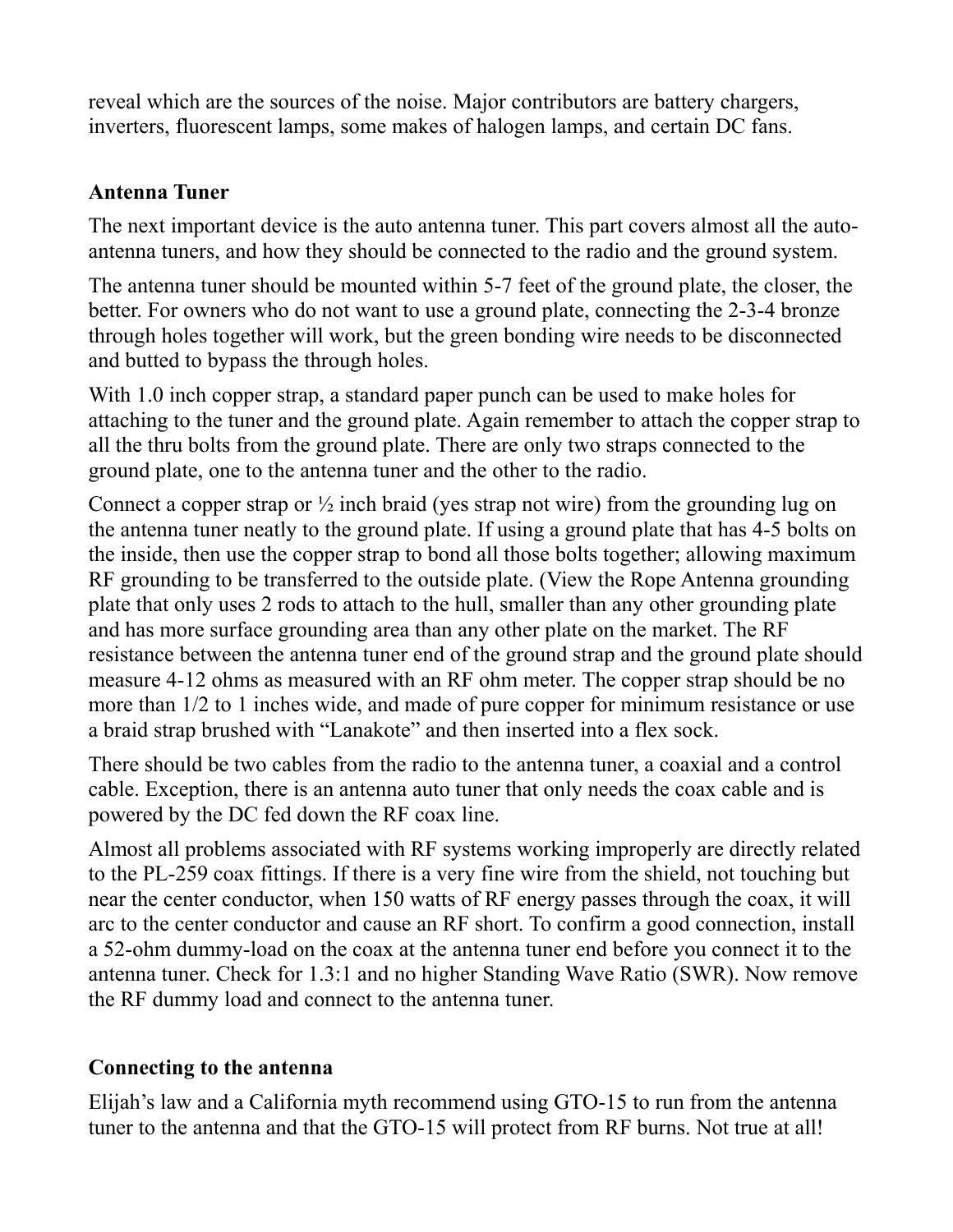GTO-15 was manufactured for neon signs like the type used inside diners. To ignite the neon signs, it takes high voltage, and GTO-15 was used because owners wanted to prevent a shock to their customers should they inadvertently brush against the sign. GTO-15 cable is not shielded and will radiate just as much RF as an open backstay or wire. The GTO-15 center diameter is no larger than the size of a hat pin. It is about the size of # 18-20 gage wire and provides high resistance.

The optimum design for antenna connection is copper tinned braid, like that used at broadcast stations. This braid will provide minimum resistance from the tuner to the antenna with very little RF lost. Cover the ¼ inch braid with high voltage blue-stripeplastic auto-loom. It is available in ¼ diameters and easy to install. This braid will allow maximum transfer of RF energy to the antenna with very little resistance.

When attaching the RF feed line to the antenna, do not tie rap or tape it to the backstay. The RF line radiates and it will couple to the lower part of the

back stay which is grounded and that will reduce the output of your transmission.

The average length for the RF feed line should not exceed 5-7 feet in a mono-hull and should be much shorter in a CAT if the tuner is mounted a mid ship.

## **Counterpoise**

Definition: A system of wires "insulated" from the vessel's ground system and whose purpose is to be an artificial ground for the antenna. There are many different lengths which represent the primary operating frequencies. This subject is probably the most misinterpreted and misunderstood in the entire installation. It is by far the most important part of the system related to the antenna.

The counterpoise is the mirror image of the electrical side of your antenna. It can be minimized in length, as long it is resonant to the antenna.

Remember that the antenna tuner wants to match the antenna and transfer as much RF energy to it as possible. Auto antenna tuners will match between 80 to 1200 ohms to the antenna at frequencies from 2.8 MHz to 22 MHz it is important that this same RF impedance be established on the counterpoise ground side.

A few years ago the author introduced using 450/350 ohm ladder line for the counterpoise. When it is cut to the correct length, it has the same impedance (80 to 1200 ohms) to mirror the impedance to the auto tuner.

Also introduced was a counterpoise using two ladder lines, each connected to the same grounding lug of the antenna tuner, but one line running in the port side of the bilge and the other in the starboard side. The lines should be separated from each other throughout the entire length of the vessel and be at least 3 feet apart. (If they run together for a few feet it is acceptable.)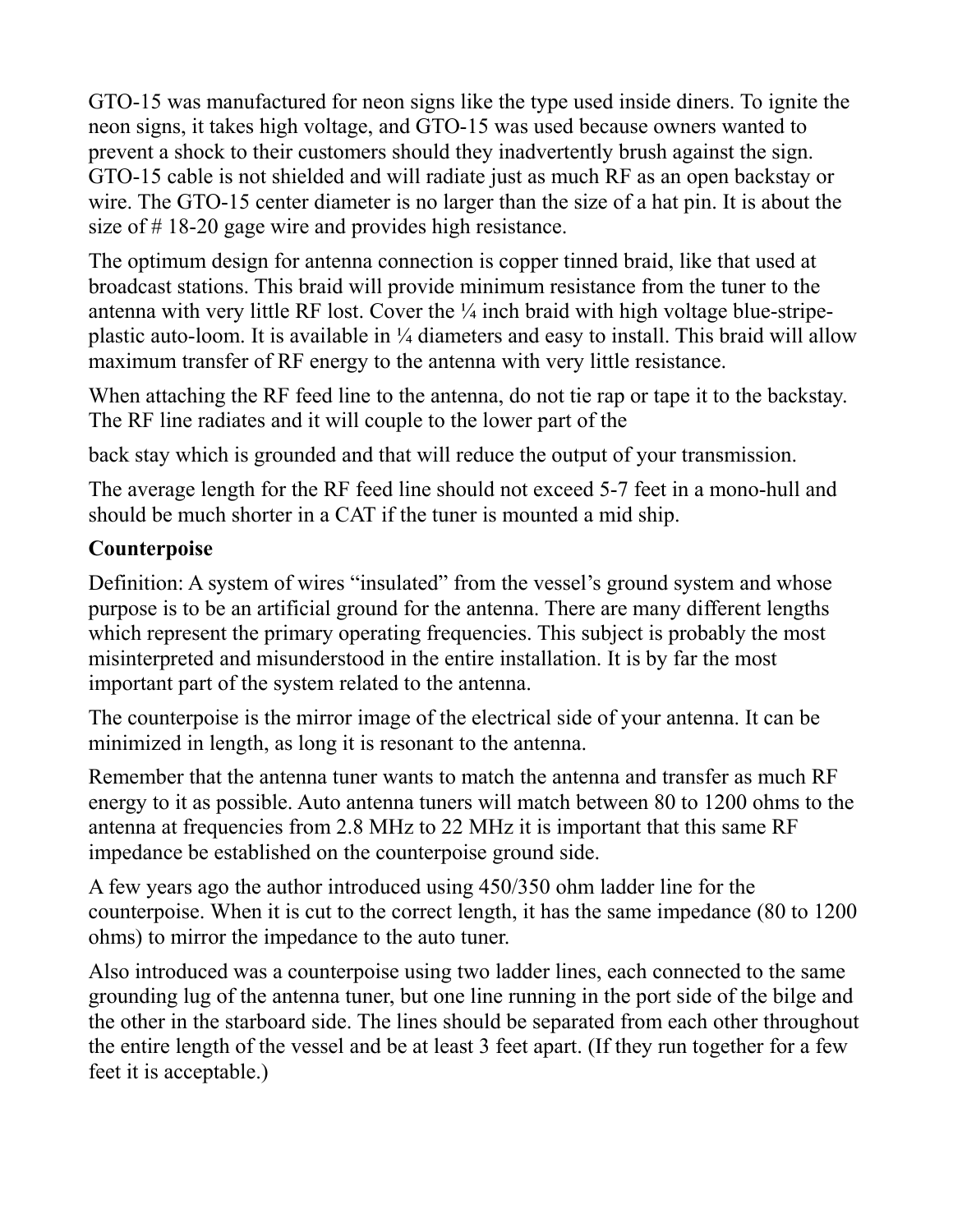Just a heads up. There are some companies trying to sell counterpoise lines that are made up of would wire in a hose tube. This is NOT a counterpoise. Even through some inexperience sailors feel it's easier to install 'it is NOT a counterpoise', as explained earlier, that you must have a cut line as to per frequency used.

The basic formula is lambda divided by 468 equals the length but to also include the wire velocity of the wire size.

Antenna Tuner Counterpoise Monohull Counterpoise

Antenna Tuner Counterpoise Catamaran Counterpoise

When these counterpoises are built, signals of the desired frequencies are injected into the lines using a digital signal generator. The individual lines are then cut to resonate with the tuner and give the best performance. Interestingly, the impedance of the ladder lines is not always what is stated by the manufacturer. Consequently, the length cannot be copied from another vessel. By the design of these lines, the SWR match will be approximately 1.6:1 or better throughout all assigned frequencies.

Once again, the counterpoise is not the RF ground that gets connected to your systems DC ground and absolutely not bonded to the engine.

As you can see, the concept of 100 square feet of copper in the bilge has long ago been thrown out, although there are still those who believe in this ancient myth. Of course, if the vessel is a re-constructed Noah's Ark, then Elijah's law of Grounding just might work, because there will always be lots of water inside the hull!

Counterpoise

Counterpoise in Bilge

# **RF Ground Plate**

Ground plates are a very important part of a radio system, and also a major grounding connection for other important instruments on the vessel, e.g., the radar system. The RF resistance of the ground plate should be 4 to 12 ohms between the ground plate and the salt water and about the same for fresh water. The ground plate represents that copper or brass 8 foot stake that one would pound into the dirt to ground radio equipment on land.

The ground plate should be located about 5-7 feet from the antenna tuner, and deep enough under your vessel that when the vessel heels, the ground plate remains underwater. Now consider the surface area. There are some

# Ground Plate

Manufacturers who claim major surface areas by counting the dimples in their plates. From a technical standpoint the dimples do not do anything. In reality what counts is the total RF surface area. RF current does not look at each and every dimple on a ground plate; it looks at the surface area as a whole. For example, if a 4 x 18 inch plate is mounted solidly against the hull you cannot count the back as surface area.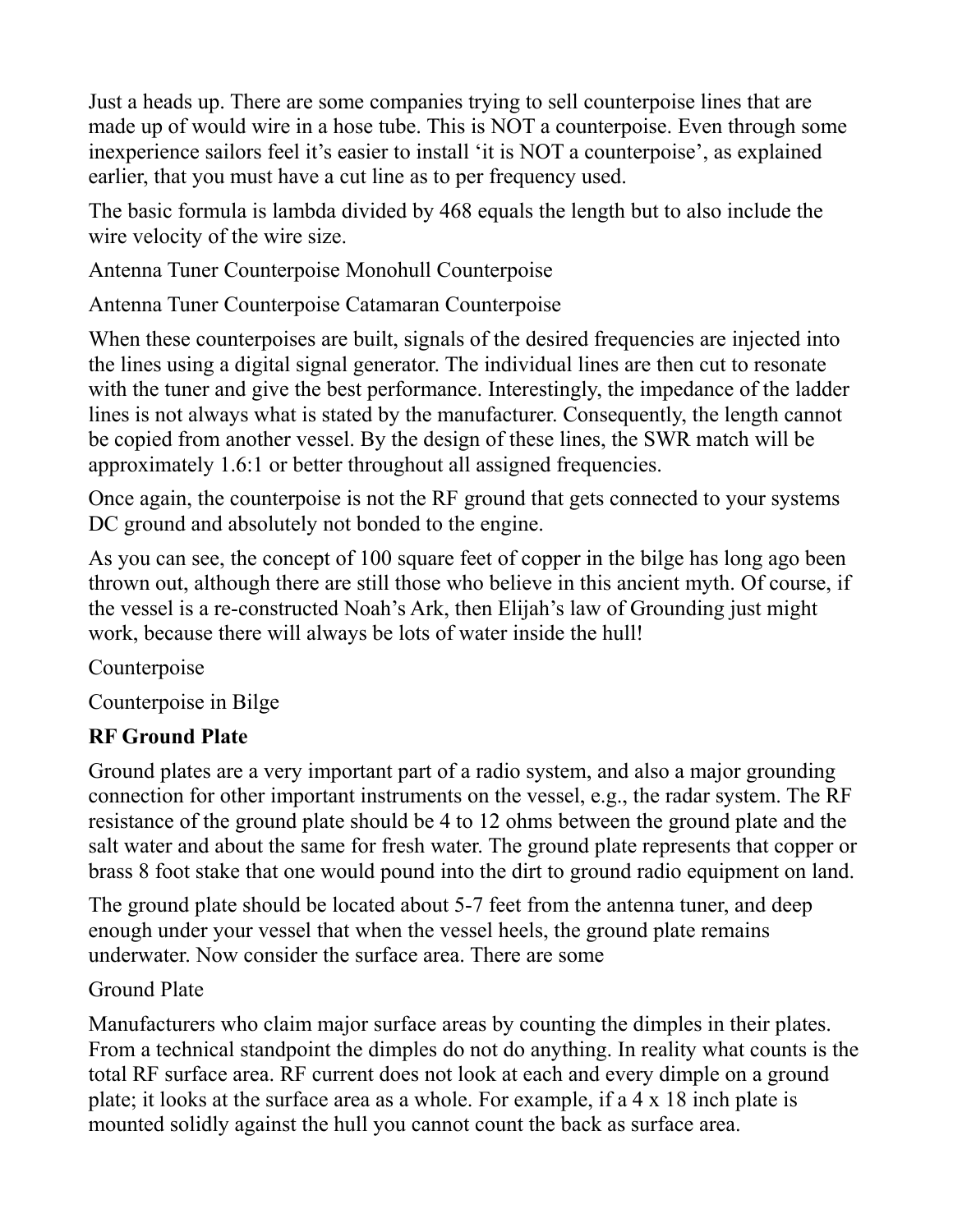Next consider the connection from the tuner and the radio to the ground plate. The average power is 65 watts using an Amateur radio or 150 watts using an authorized Marine Radio. The ground strap from the tuner and radio to the ground plate should be copper foil 0.123 to 2.0 mils thick and 1 to 1.5 inches wide. Anything more is a waste of time, money, and a painful exercise running the foil through those tiny scupper holes in the bilge.

The tuner has a "large" wing nut on a porcelain stand-off to attach the copper strap. Use the copper foil between it and the ground plate. If the plate has 4-5 through bolts, tie them all together with the copper strap. When making the connection, apply an antioxidant paste at the connection point only. This is because some copper foil is really only copper coated, and the molecular difference will start a small corrosion point. The author always uses Lanakote™. It is grease that will last for a very long time in the bilge area.

A ground loop not only causes possible electrolysis to your radio, but also distortion of your radio signal that is most noticeable in sending data such as emails. To prevent this from happening, a DC Block should be inserted by cutting the copper strap near either the tuner or the ground plate. This block will prevent a ground loop from your radio to the tuner and back to your radio.

#### DC Block

At the radio side on most radios is an RF ground screw or lug that should also be connected to the RF Ground Plate. Cut another copper strap and run it from the radio to the same ground plate. If this is not possible, then connect the strap to 2-3 bronze through-hulls. If you have green 10-12 gauge bonding wire connected to the throughhulls, cut it away from and by-pass the through-hulls by terminating the connecting wire. Tie the 2-3 bronze fittings together with the copper strap, and clamp it with a "real" stainless steel hose clamp. Apply Lanakote™ and you are done.

Now to will address the mounting of the ground plate correctly to the hull. After extensive research, testing, measuring, and addressing some of the major rumors about grounding plates mounted on the hull of vessels, here are the facts. Review the diagram. It is the best way to have all the surface area that you need.

The ground plate should be off-set from the hull by 3/8 inch. Some years ago, a major vessel insurance company which shall remain nameless came to a false conclusion. They stated that vessels which had ground plates and were hit by lightning blew major holes not only in the fiberglass, but also in bronze through-holes. After an intense investigation the Department of Navy determined that this was not the case. There were improper connections to the ground plates. The 4-5 bolts that took the major portion of the direct hit from the lightning actually heated the through bolts so much, that it melted the fiberglass hull. After 6-7 months of exhaustive testing, it was found that by mounting the plate off-set by no more than 3/8 of an inch,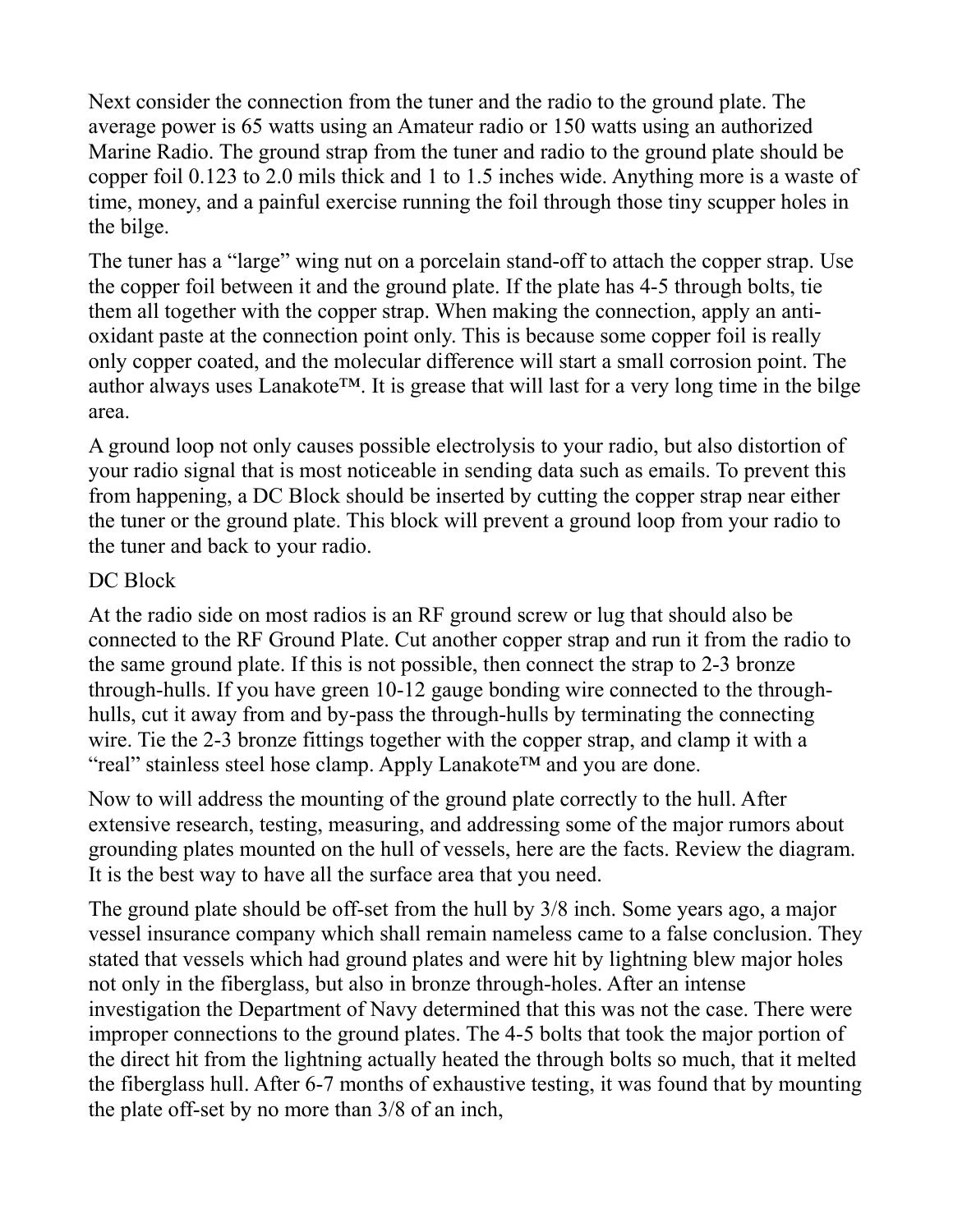The water behind the plate not only provided additional RF surface area but also cooled the bolts sufficiently to prevent damage to the hull. This is also the reason to run an extra ground plate for lightning discharge. Remember that it is not just a lightning bolt hitting your mast, but the corona from lightning which can hit as far away as 18 miles and it can put enough electricity in the air to blow out all of the vessel's electronics, including its radio. There is a good work-around to this problem which will be addressed in a future article. So remember, mount the plate, at least 3/8 of an inch off the hull and 5-7 feet from the antenna tuner.

Ground Plate through hull installation

## **Single Side Band Antennas**

Single side band antennas are an extremely controversial subject. The authors have conducted tests on various antennas for the past 8-10 years. Numerous styles, makes and models of SSB antennas and their efficiency have been tested. The Rope Antenna was determined to be the most efficient, economical, and the simplest to install.

## Rope Antenna

With any antenna, the installation of a good counterpoise provides the greatest efficiency and maximum output from the transmitter and the

Antenna tuner (whether a manual or auto tuner). The transmission line to the antenna should not be running parallel to any rigging and should be spaced at least 2-3 feet away. This practice prevents the effects allowed by vessels that have poor filters in the power supply of refrigerators and inverters. The power supply of these devices oscillates into the grounding system which ties to the ground side of the battery. This pulsing oscillates at such a high level that it is coupled into the antenna system of the vessel. When listening to the HF radio, this noise sounds like someone sending Morse code. (If you turn off these appliances the equipment the noise will stop.

At the antenna tuner all that is needed is a flat copper ground strap 1 - 1.5 inches wide and no more than 0.130 thicknesses, going from the tuner to the Ground Plate. A DC Block should be inserted in the line from the antenna tuner to the ground plate. This stops the induced noise current from looping back through the antenna tuner to the radio, and reduces the noise caused by the loop.

#### **Summary**

For efficient and reliable H.F. communications it is extremely important to pay close attention to the details of the system installation. Equipment mentioned in this article may be obtained from www.ropeantenna.com and email service from www.cruiseemail.com. Both authors are available for design, installation, troubleshooting, and consulting.

Dr. John Gregory

John Sloop